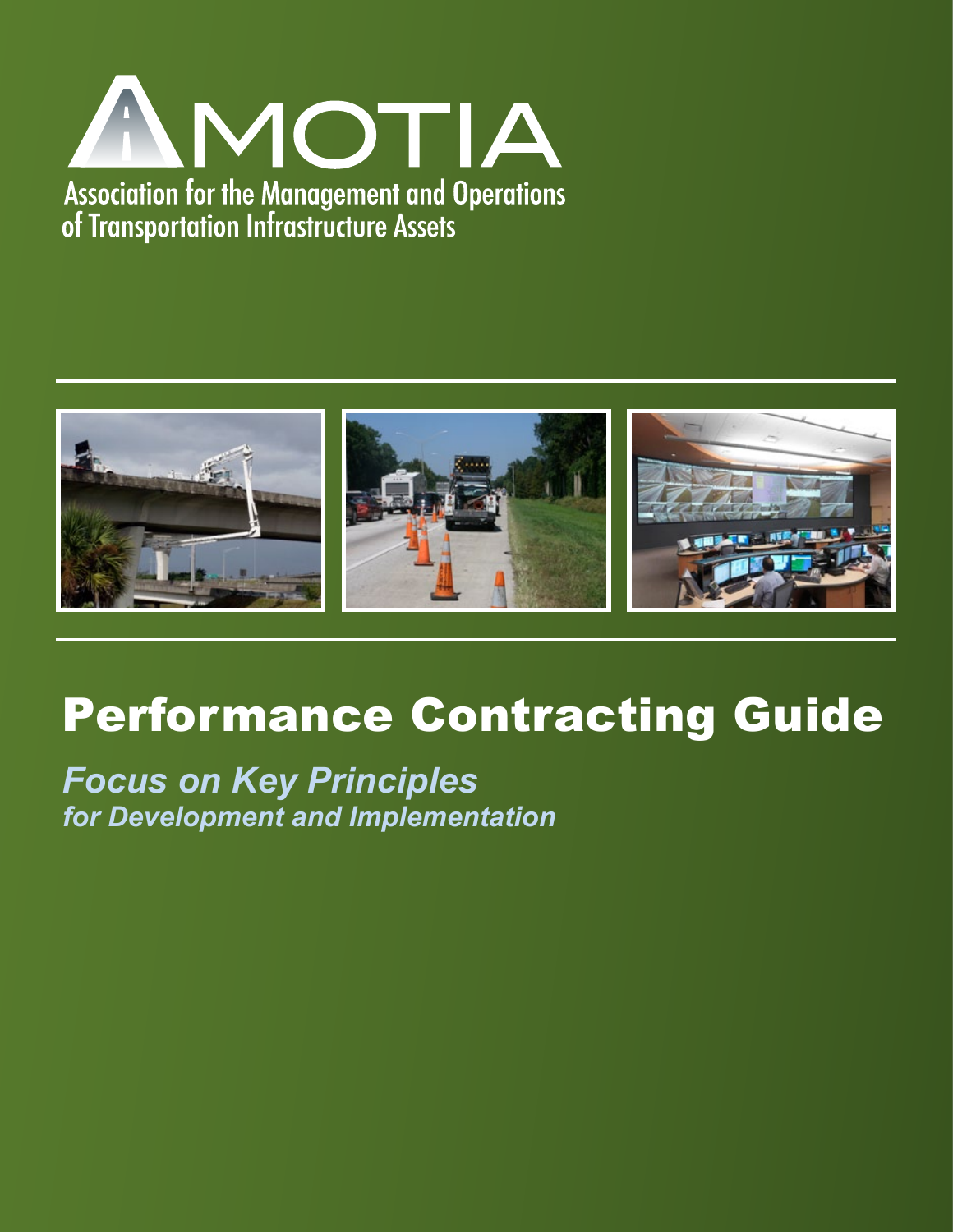

**O**verview: This overview introduces *The AMOTIA Performance Contracting Guide* (AMOTIA Guide #20 – Focus on Key Principles for Development and Implementation) and describes the intended use. *The AMOTIA Performance Based Maintenance Contracting Guide* (AMOTIA Guide #10) published in 2008 established definitions and strategic guidelines for performance based contracting. This guide, AMOTIA Guide #20, focuses on the key principles for development and implementation of successful performance based maintenance programs.

The guide is presented in a compact and concise format with three main sections:

- Why PBMC
- PBMC Development Principles
- PBMC Implementation Principles

The guide uses contractual language drawn from three public agencies that successfully implemented PBMC – the Florida and Virginia Departments of Transportation and the Ontario Ministry of Transportation.

Who Should Use the Guide: The Guide is intended to be a helpful tool widely used by the transportation industry. The principles described are universally adaptable to all transportation agencies. The targeted audience should include executives and practitioners.

For the Executive: The decision to develop and implement a PBMC must be led by top management. The Guide provides a ready tool for executives to heighten their awareness of the key principles for success.

For the Practitioner: The content and application of the principles in the Guide will assist the professionals most responsible for developing the agency policies and procedures necessary for implementing the PBMC. The Guide was constructed to focus on the principles; consequently, it will provide practitioners with a useful roadmap in the development of their programs.

Reference Documents: There is an extensive library of information published on performance based maintenance in the form of transportation agency documents, presentations by noted industry practitioners and research papers. A listing of the most useful documents is included at the end of this Guide with hyperlinks to the source for ease of access.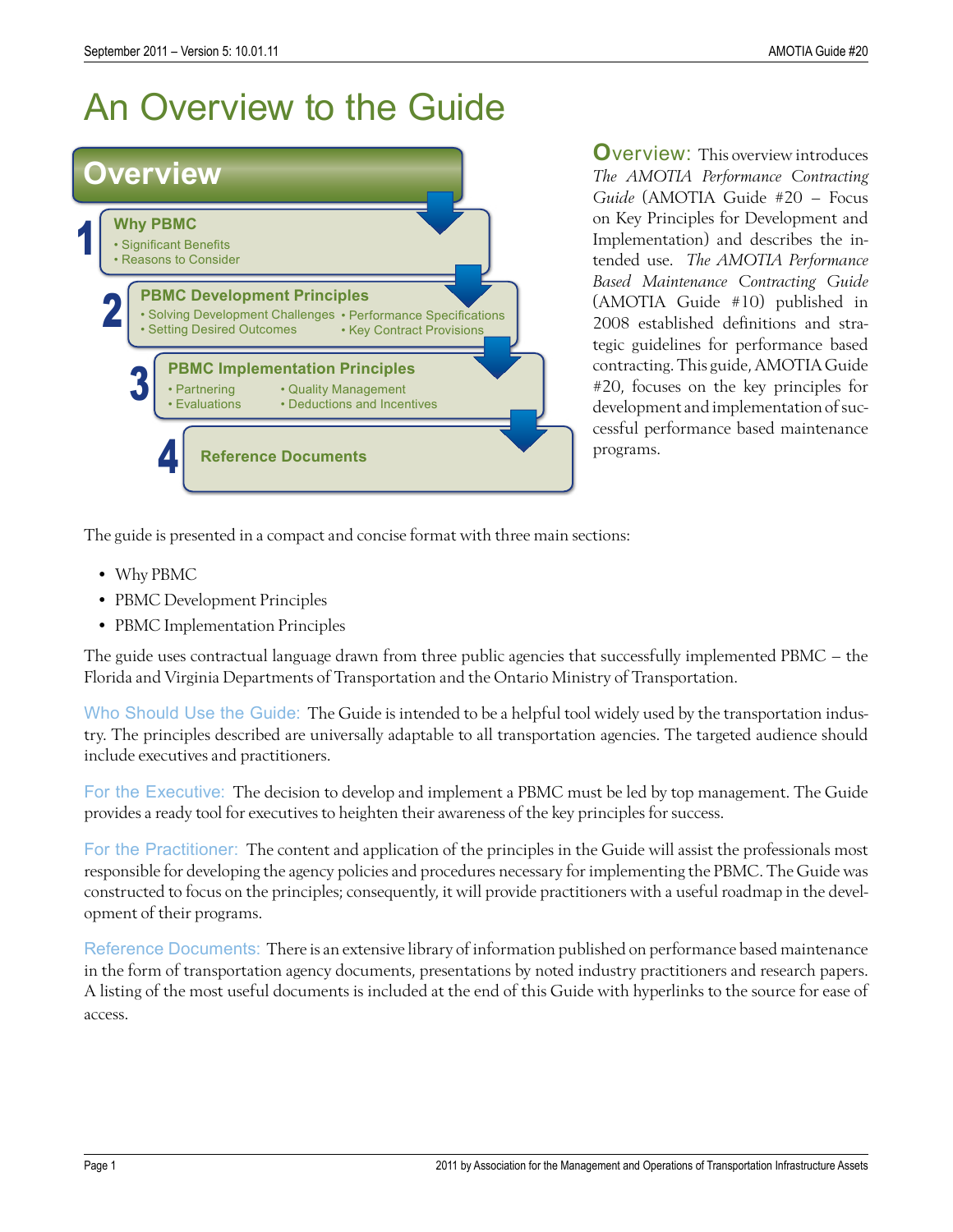# 1 WHY PRMC

Performance Based Maintenance Contracting (PBMC) is a contractual process in which payments for the management and maintenance of transportation infrastructure assets are directly linked to the contractor successfully meeting or exceeding certain clearly defined minimum performance indicators or measures. PBMC is different from the traditional method of contracting maintenance services in which the work method is specified and the owner agency directs the activities.

### 1.1 SIGNIFICANT BENEFITS TO OWNER

In the last two decades, performance based maintenance contracting has evolved to a level of maturity that has resulted in significant benefits to the owner. These benefits in both the short and long term include:

• A fixed long term price to provide for budget certain-

#### ty,

- Reduced unit costs leading to cost savings,
- Increased contractor accountability to ensure outcomes are met,
- Flexibility to implement innovative materials, techniques and equipment leading to increased asset life,
- Better risk allocation reducing owner exposure, and
- Clearly defined measurable levels of service.

The significant benefits of primary concern to the owner center on better risk allocation, efficiency in raising levels of service, and reduced unit costs.

#### 1.1.1 Better Risk Allocation

There is strategic long-term importance in the appropriate allocation of risk between the agency and the contractor. Typical risks associated with maintaining system assets range from price fluctuations, varying stakeholder and user demands, changing or unknown workload quantities, major storm/catastrophic events, and third party damage to system assets. The correct allocation of risks between the owner and the contractor will ensure the most efficient management of the risks, which ultimately results in cost efficiencies.

*AMOTIA Performance Based Maintenance Contracting Guide* (PBMC Guide #10 describes the benefits associated with appropriate risk allocation (Ref #1). Guide #10 succinctly describes an example under traditional maintenance contracting where the owner identifies damage to a downed sign, prepares a work order and monitors the contractor's repair. With PBMC, the contractor is charged with the responsibility to monitor system conditions, detect the downed sign, and correct the deficiency without any action by or additional cost to the owner.

The appropriate allocation of risk places responsibility with the contractor for achieving the desired outcomes, and provides flexibility to the contractor, thereby opening up opportunities to improve the efficiency and effectiveness of the maintenance processes.

#### **PBMC is Different from Traditional Contracting**

For example, the contractor is not paid for the number of potholes patched, but for the outcome of the work: *no pothole remaining open (or 100% patched).*

If the contractor is compliant with the performance measures, then the contract payments are regularly made, usually in equal monthly installments.

Failure to comply with the performance measures, or to promptly correct identified deficiencies will reduce the contractor's payment through a series of clearly defined deductions.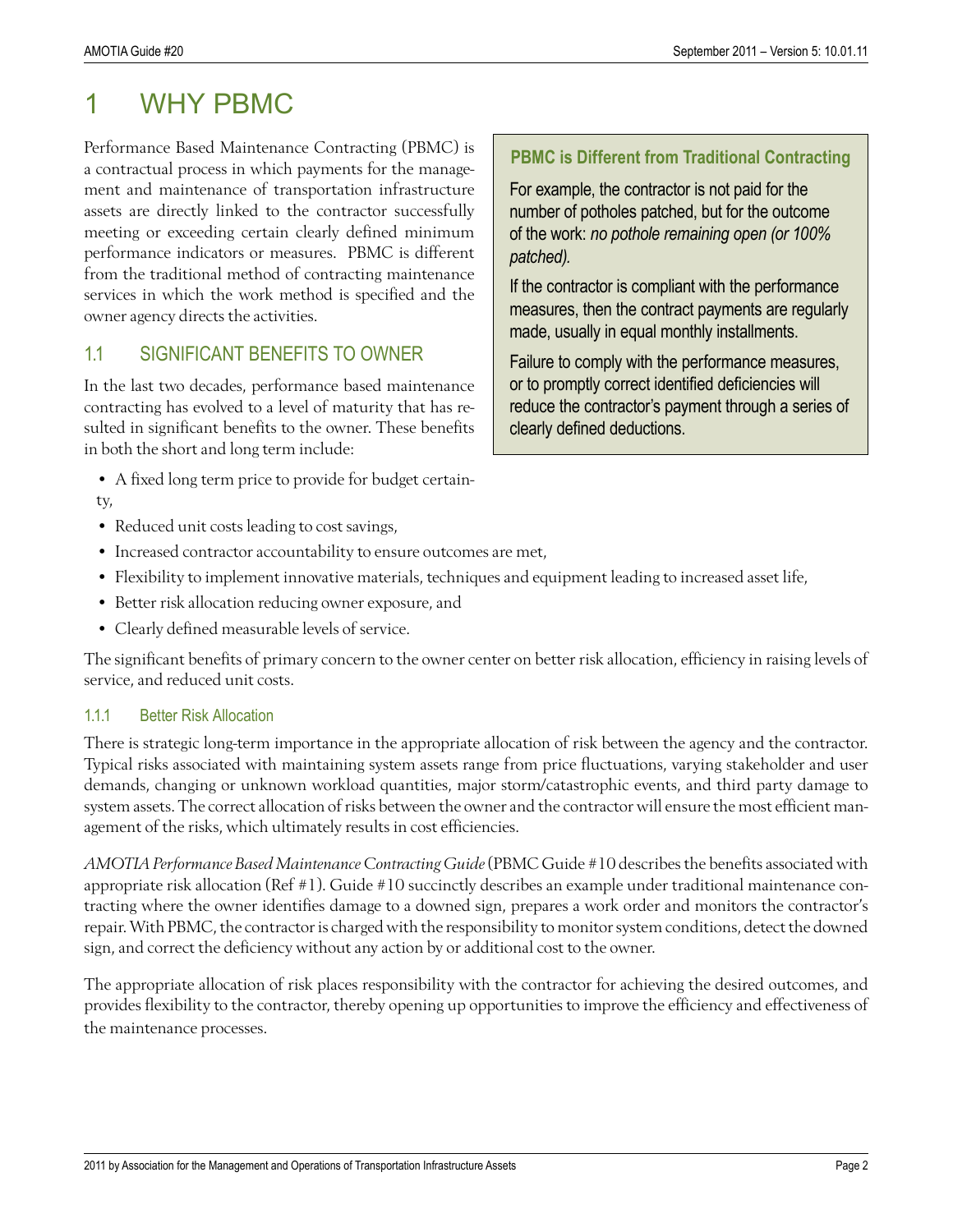#### 1.1.2 Efficiency in Raising Levels of Service

The maintenance practitioner with daily responsibility for agency assets is most concerned with ensuring that customer demands for a specified level of service are met in a responsive manner. The experience of PBMCs in efficiently raising levels of service has been documented by the Transportation Research Board in NCHRP Synthesis 389, Performance-Based Contracting for Maintenance (Ref #2). Two examples are shown in the Table, right.

Several agencies learned the importance of having a process that quantifies levels of service. One such process used by highway agencies is called the Maintenance Rating Program (MRP) or the Maintenance Condition Assessment (MCA). The MRP/MCA process is one that provides accurate information and effectively communicates quantitative measures of the level of service achieved. (Ref #3)

#### **Two Examples of Raised Service Levels**

In 1998, the District of Columbia Department of Public Work awarded a PBMC for maintaining 75 miles of roads. The District defined approximately 170 performance measures to reflect levels of service and the contractor's overall performance. After the first year, performance rose from the high 20s to the low 80s (out of 100).

In 2000, the Texas Department of Transportation outsourced the rehabilitation and maintenance of rest areas utilizing 2-year performance based maintenance contracts. For measuring the conditions of the facilities, TxDOT established an evaluation process. At the beginning of the program, rest areas scores averaged 73%. At the end of the first year, average statewide ratings of facilities increased from 73% to 91%. (Ref #5)

As an example, the Virginia Department of Transportation (VDOT) uses the MRP process on a regular basis to evaluate the entire interstate network to determine whether the contractor has met the minimum performance indicators. These evaluations are important to VDOT since they provide a comprehensive snapshot of the conditions of the highways and allow VDOT to identify deficiencies in the maintenance service. (Ref #4)

### **Reducing Unit Costs Lead to Cost Savings**

For example, as the contractor creates efficiencies in its organization and operations, the contractor lowers its unit costs in performing maintenance activities that can be transferred in terms of cost savings on subsequent contracts. This has been documented by New Zealand Authorities. (Ref #7)

#### 1.1.3 Reduced Unit Costs Lead to Cost Savings

Many owner agencies utilizing performance based maintenance contracts have documented significant cost reductions (and savings) in the delivery of maintenance services while maintaining or improving asset condition. Several national and international sources report cost savings that range from over 10% for highway assets associated with the interstate systems, to as high as 40% for less developed road systems.

The World Bank in Transport Note #27, Performance based Contracting for Preservation and Improvement of Road Assets, provides a comparative analysis of the cost savings among different systems in the United States, Australia, Canada and New Zealand, among others. (Ref #6)

Significant cost reductions were observed through repeated contracting cycles as contractors identified new and more cost efficient methods for providing the maintenance services. The incentive to test and apply new technologies and optimize resource allocation increases for longer multi-year performance based maintenance contracts.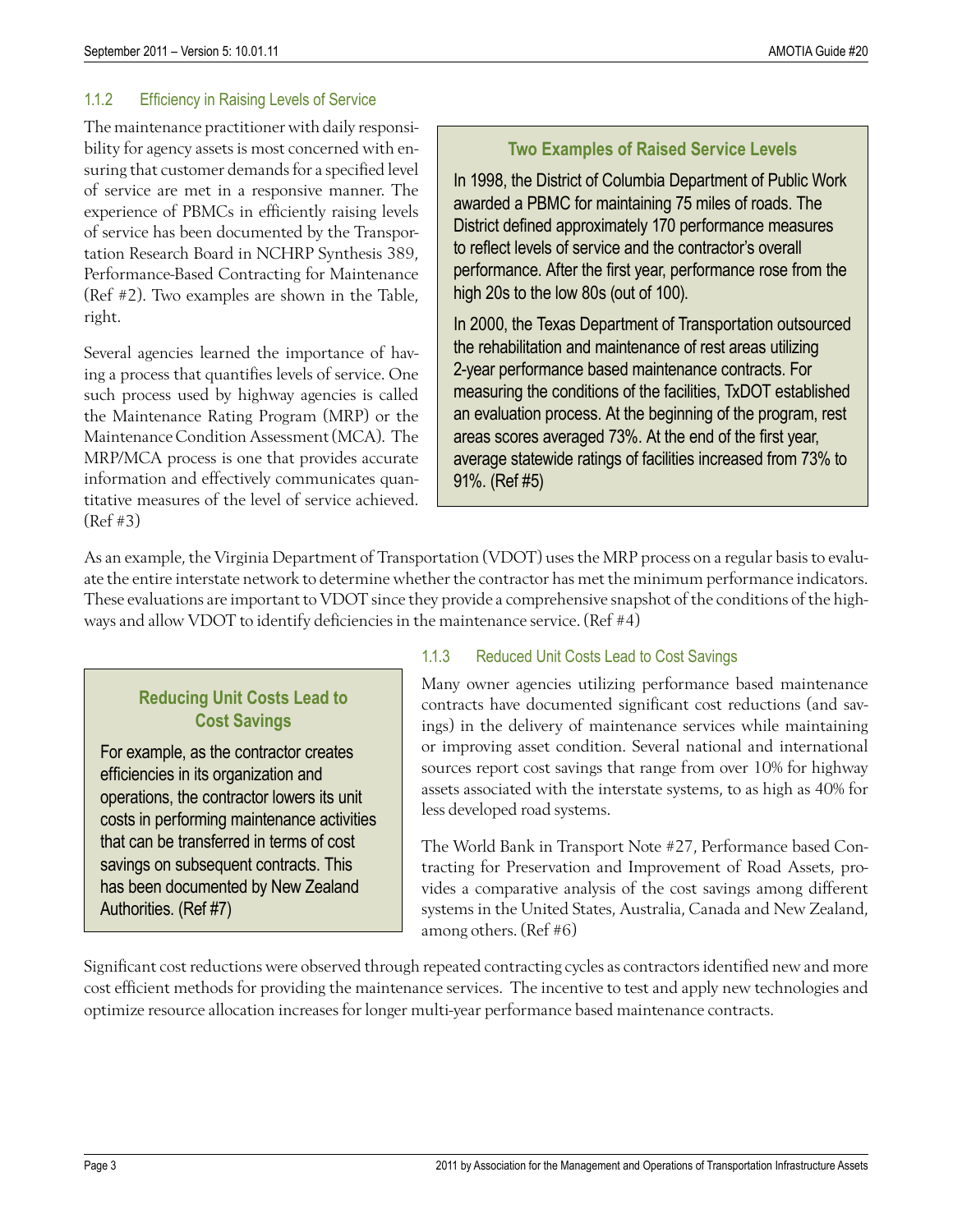# 1.2 OTHER REASONS FOR CONSIDERING PBMC

Other reasons for considering performance based contracts were observed in the areas of application of new and more efficient technologies, achieving increased budget certainty, reductions in long term agency overhead costs associated with employee health care and pension funding, streamlined administrative procedures, reductions in fixed facilities and equipment fleet requirements.

#### 1.2.1 Incentives to Innovate with New Technologies

The PBMC approach provides an incentive to test and apply new technologies and optimize resource allocation given the longer term of multi-year performance based maintenance contracts; and productivity gains, in turn, are driven by the application of these new technologies.

#### 1.2.2 Achieving Budget Certainty

The lump sum nature of performance based contracts generates a fixed budget schedule facilitating the agencies' funding strategies over a longer term.

#### 1.2.3 Reduced Agency Overhead Costs

Budget reductions, hiring freezes and attrition all contribute to a shortage of specialized personnel within an organization. Furthermore, owner agencies may be reluctant to hire specialized personnel and incur long-term salary costs and retirement costs for specific term projects. Performance based contractors fill this void by providing trained and competent staff at a competitive rate and only for the time that this staff is needed on the project.

#### 1.2.4 Streamlined Agency Administrative Procedures

Traditional maintenance contract administration includes daily inspections; measurement, recording and tracking of all units accomplished; reconciliation of quantities; and processing detailed monthly invoices. PBMC passes most of this administration to the contractor, who is now responsible for accomplishing all necessary activities to meet the performance measures. The role of the owner agency is streamlined from one of managing maintenance tasks to one of monitoring whether the specified outcomes are met. This change allows the owner agency to focus on managing the contract to guarantee the quality of the end product. The contractor may perform all measurements, recording, and tracking and can provide this data to the owner.

#### **Example of Technology Gains:**

Under a PBMC for the Orlando-Orange County Expressway Authority toll roadways, the contractor replaced conventional steady-burn amber signal bulbs with flashing amber LED bulbs at the approach barriers to the toll plaza lanes. The advancement in technology was a quadruple gain.

First, the flashing LED bulbs increased asset performance by increasing motorist visibility with the change in the burn cycle, and by having a longer bulb life which provides fewer disruptions to the toll plaza functionality.

Second, the LED bulbs utilize less energy than conventional bulbs, thereby reducing the cost of electric utilities for the Authority.

Third, the reduction in energy usage reduces the environmental footprint of the plaza and promotes the environmental awareness of the Authority.

Finally, the higher performing LED bulbs reduce the occurrence of repair and replacement, which reduces both the maintenance costs and disruptions in service to the users of the plaza lanes.

#### 1.2.5 Reduced Requirements for Fixed Facility and Equipment Fleet

A significant reduction in agency fixed costs has been achieved with the implementation of PBMC. Florida, Virginia and Ontario have closed maintenance yards throughout their state in addition to transferring ownership of others. The equipment fleets have also been substantially reduced. The elimination of these kinds of fixed costs provides both reduced capital expenditures and reduced operational expenditures.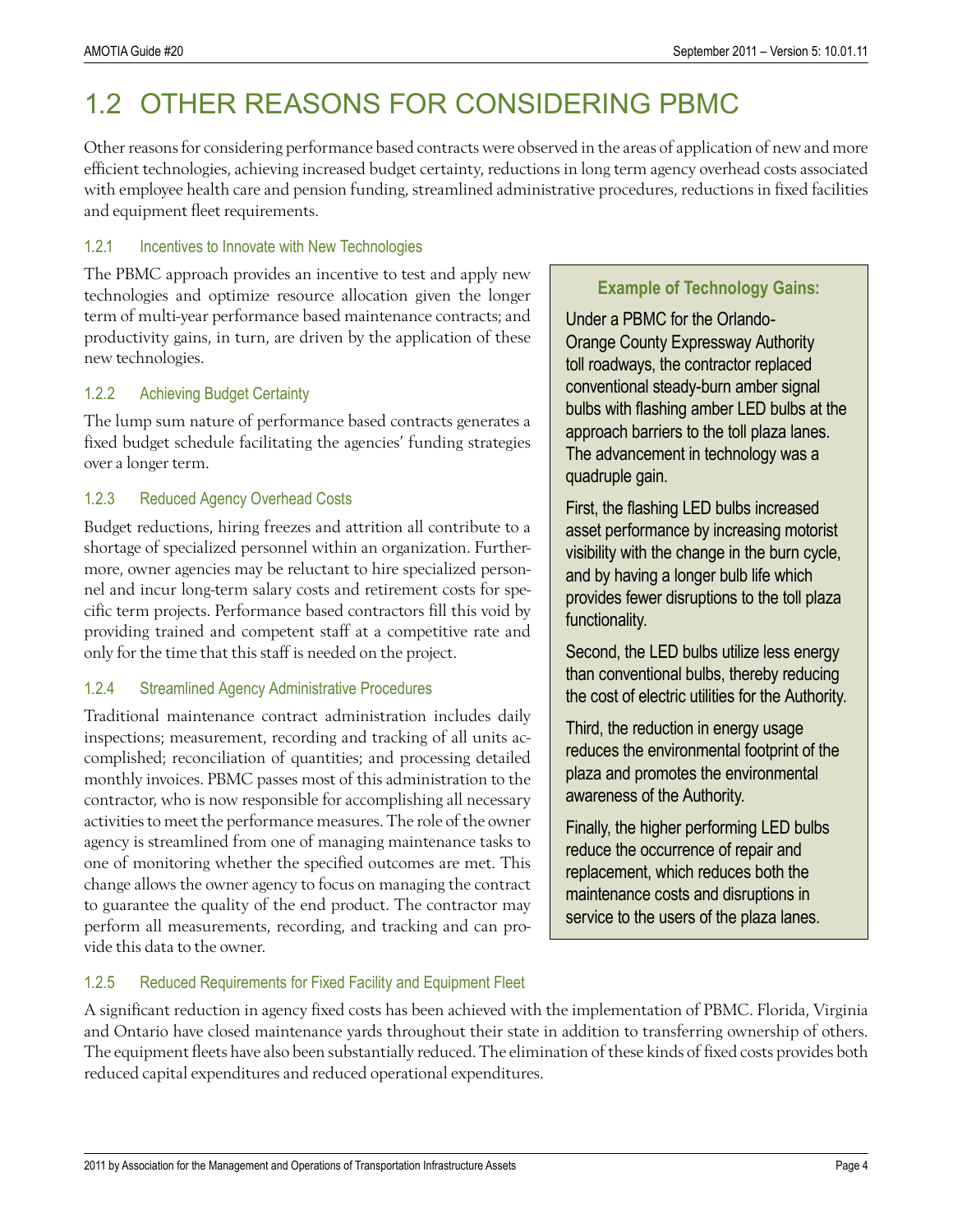# 2 PBMC DEVELOPMENT PRINCIPLES

Developing a PBMC is a team-based, iterative process, and this process should follow key PBMC development principles. By following these principles, the development team can formulate a contract that has internal agency/staff support, good contractor interest and support, and that adequately describes a reasonable set of desired outcomes for the contract - all of which are key factors for success. The development principles covered in this section include:

- Solving Development Challenges
- Setting Desired Outcomes
- Performance Specifications
- Sound Contract Principles

# 2.1 SOLVING DEVELOPMENT CHALLENGES

Challenges that can become obstacles to developing a PBMC program. These obstacles can be solved. There is a library of information to draw on that is available from other agency experiences in meeting development challenges. Solving development challenges includes:

- Establishing an agency vision for PBMC,
- Ensuring support from elected officials,
- Gaining contracting community confidence,
- Ensuring agency staff are knowledgeable of PBMC principles, and
- Identifying a staff team dedicated to accomplishing the vision.

#### 2.1.1 Establishing Agency Vision for PBMC

The most important development principle is to have a clearly established agency vision for the PBMC program. The vision must be easily communicated and readily understood. It must drive the program in overcoming obstacles during development and setting goals that are realistically achievable during implementation.

#### 2.1.2 Gaining Stakeholder Confidence

The agency needs the confidence of its key external stakeholders – including the legislature and the contracting community – to move the development process to implementation. Communicating the vision and the desired results are instrumental in achieving this confidence. Industry sources such as AMOTIA, have materials and information to facilitate stakeholder knowledge of PBMC concepts.

#### **Georgia Vision for PBMC**

GDOT vision is to procure a contractor who can optimize performance while providing effective management oversight of all of the requested services (asset management of I-95 Interstate system) in a creative and feasible manner.

#### 2.1.3 Ensuring Agency Staff are Knowledgeable of PBMC Principles

Key principles for development and implementation must be clearly communicated to agency staff. Some employee roles and responsibilities will dramatically change with PBMC. New skills are required and training is critical to acquiring these skills. The AMOTIA website has information and guidance to assist with staff training.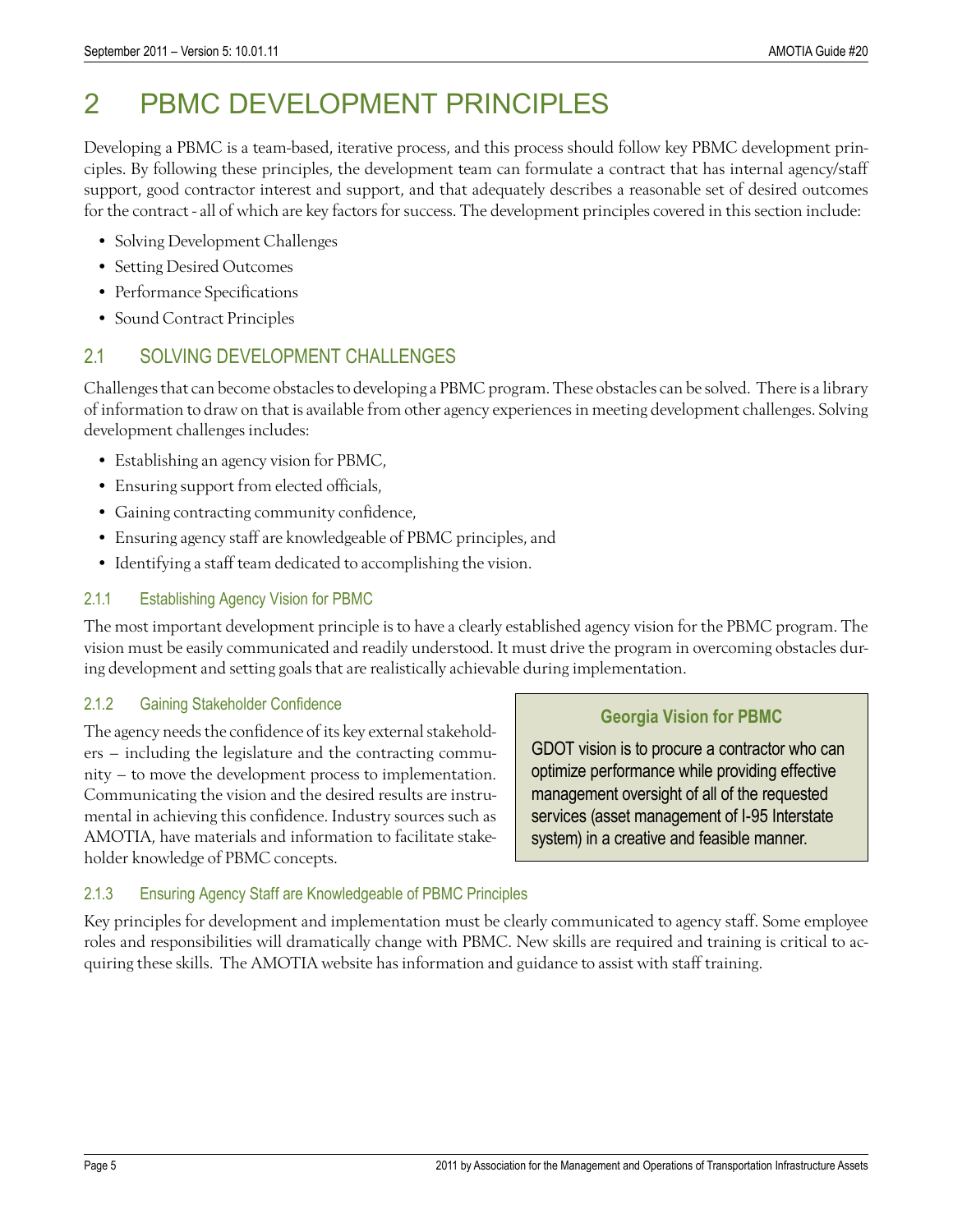#### 2.1.4 Identifying Staff Team to Accomplish the Vision

A team dedicated to accomplishing the vision is critical to success. A team drawn both from the central office, district offices and the field will provide the appropriate mix of development and implementation skills. This team should be involved with preparing the detailed development and implementation policies and procedures. The team should be provided with the library of information available on PBMC, and ideally have the opportunity to interact with other agencies that have PBMC programs, such as Transportation Departments in Florida, Virginia, North Carolina and Georgia or toll agencies such as Florida Turnpike Enterprise or North Texas Toll Authority.

# 2.2 SETTING DESIRED OUTCOMES

The maximum benefits to be obtained in implementing a PBMC program are usually measured by the success in controlling costs within the framework of achieving the desired outcomes. In other words, the agency should specify levels of service that are in line with budget limitations if it is to achieve a desired cost outcome.

#### 2.2.1 Setting Desired Level of Service

Each agency must determine the current and the desired level of service for their system; and each must evaluate the level of service being provided per roadway classification, and whether this meets the legislature's and the public's needs. The desired levels of service should be reasonable or the bid prices will be excessive.

The agency can begin to determine the appropriate level of service and performance specifications by reviewing those from other successful agencies. AMOTIA prepared an easy-to-use guide of comparative measures that will be of assistance in this review. (Ref #8) Each roadway classification may have differing performance specifications; however, assets that provide for public safety typically have equal performance specifications regardless of roadway classification.

#### 2.2.2 Setting Budget Expectations

Most agencies have a database of historical budget expenditures and actual unit prices from outsourced and selfperformed work for each maintenance activity that is typically specified in a PBMC. From this data, the agency can develop reasonable budget expectations to be met with the PBMC. A typical "pitfall" to avoid is setting budget expectations that are not in line with the desired level of service. As an example, if the desired level of service is substantially increased over historical levels, then one would expect the budget expectations to also increase or vice versa.

Many agencies have used PBMC to achieve cost savings over historic in-house expenditures. These savings were achieved where budget levels are aligned with the performance measures, and the competitive bidding process lowers prices over time as contractors implement their innovative management and technical processes.

#### 2.2.3 Baseline and Handover Conditions

A baseline condition assessment is critical to improve the accuracy of the engineer's estimate and decreases risk in the contractor's offer. A handover or turnover condition assessment is also critical to identify gaps in maintenance services prior to contract completion. The owner agency must follow a systematic approach when conducting a baseline or handover condition assessment. The results of these two assessments show whether the maintenance levels of service have improved, stayed the same, or decreased at the end of the contract period.

The owner agency should consider performing a closeout inspection several months before the end of the contract in order to prepare a list of all the necessary repairs and corrections, including any measures needed to achieve asset residual life spans required by the contract.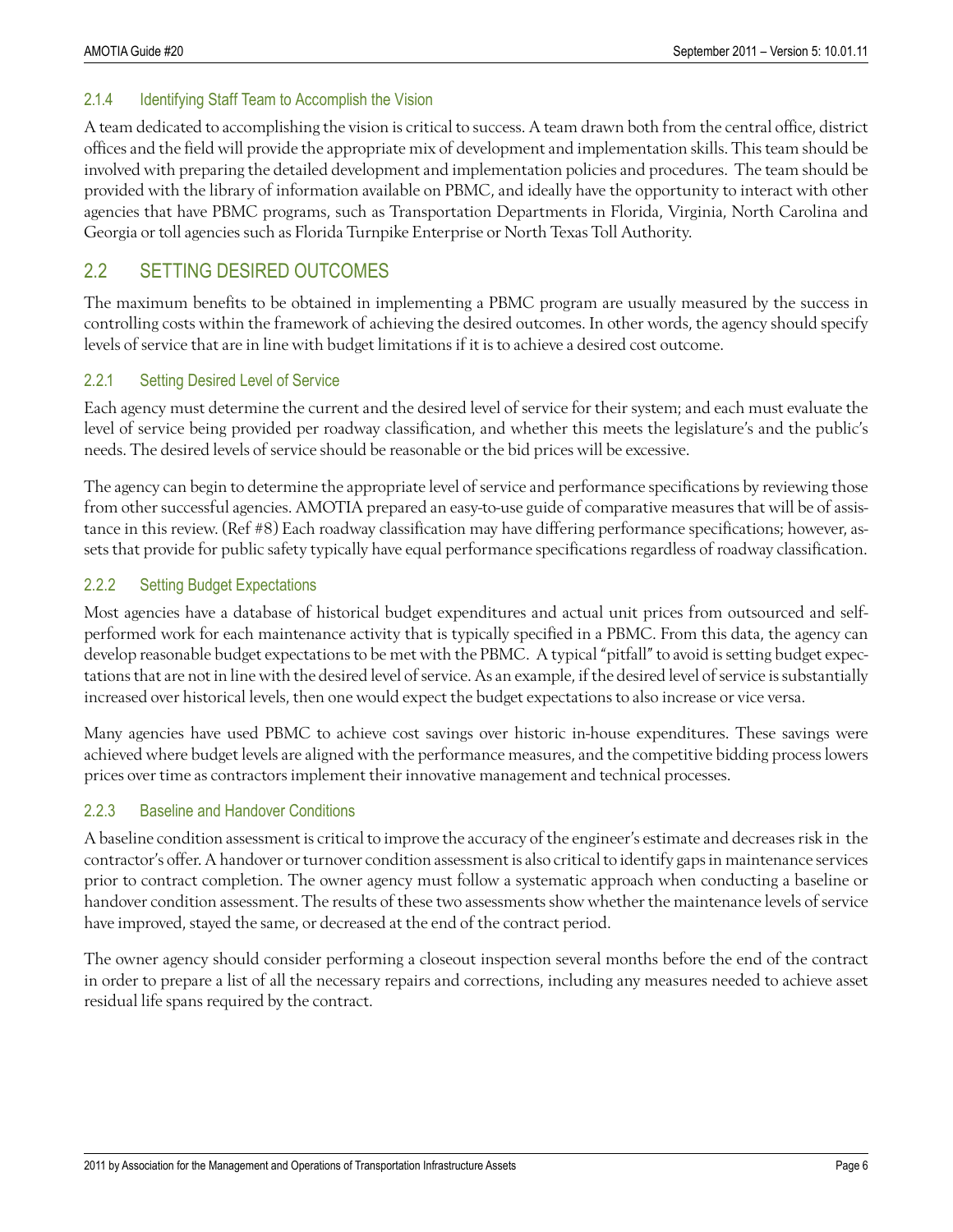# 2.3 PERFORMANCE SPECIFICATIONS – FOUNDATION OF PBMC

A performance based approach specifies the outcomes of the work without indicating what materials, methods, or quantities are required to perform the work. The contractor determines what work should be done, how it should be done, and when it should be done.

Desired outcomes must be measurable in order to assess the contractor's level of performance or compliance with the desired outcomes. Performance specifications contain the parameters that define the outcomes and the standards against which the contractor is measured.

#### 2.3.1 Performance Measures

A performance specification can have several parameters and agencies often approach the composition of specifications differently. However, the main parameter of a performance specification is the performance measure. A performance measure should provide a scale of measurement that can be used as the basis for determining contractor performance.

The most commonly used performance measures use either a condition measurement or a time measurement. Examples of both are provided in Table 1 on the next page.

#### **Different Performance Measures**

There are different approaches to determining the appropriate scale of measurement to use. Most are either **condition** based or **time** based. These are easily understood and measurable.

Some agencies use more subjective measurements such as a pass/fail or a measurement such as a 1 to 10 rating subjectively applied by the evaluator.

#### 2.3.2 Developing Performance Specifications

Many performance specifications are readily available for guidance and potential adaptation to each agency's requirements.

AMOTIA compiled a comparative analysis of performance measures from five agencies that have procured PBMC contracts in 2010 and 2011. (Ref #8)

#### **Industry Guidance on Performance Measures\***

The importance of appropriate and objectively measurable performance standards for a successful PBMC cannot be over emphasized. It is recommended that GDOT use performance measures they currently have in place, and establish additional measures as needed to clearly convey the performance requirements GDOT desires. Once the performance standards are established, it is essential that an initial condition assessment of all the asset features included within the project scope be assessed. This assessment will give GDOT and prospective contractors a clear understanding of the relative condition of the asset and how the asset scores relate to the proposed performance standards or level of service (LOS).

It is recommended that GDOT seek industry input on the recommended standards before finalizing the standards that will be a part of the contract. This input will help determine the viability of particular standards and identify any unexpected budgetary ramifications.

It is important to understand that raising the overall level of service on a particular asset group or individual asset will impact costs. If the desired LOS exceeds the current level of service of the asset, obviously it may result in a higher overall cost to the GDOT. This will be important as the GDOT compares the PBMC contract costs to existing costs.

*\* Official AMOTIA position as presented to the Georgia Department of Transportation, 2007.*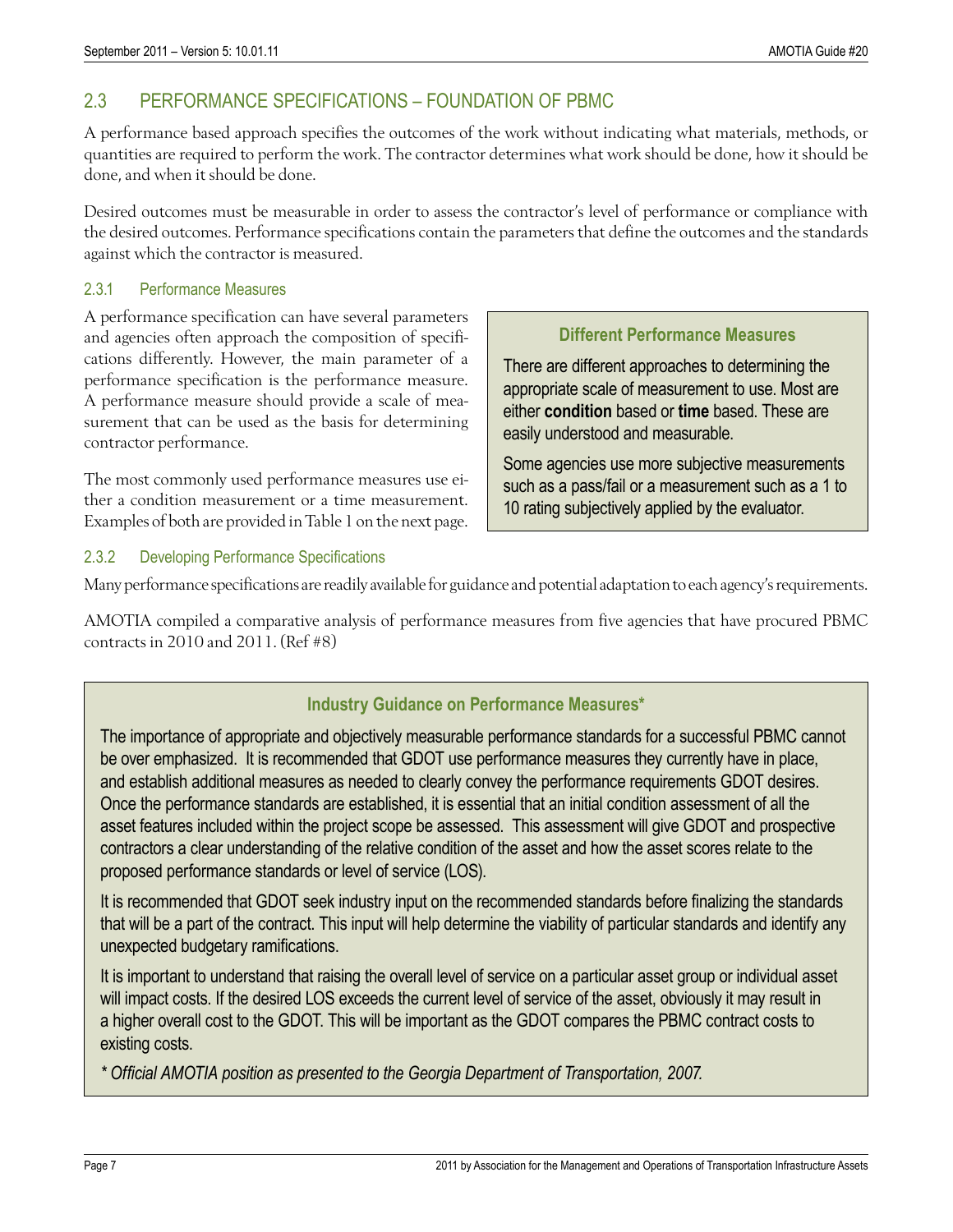### Table 1 – Example Performance Measures

Condition Based Performance Measures: A condition-based measure assesses the physical distress or condition of an asset. The performance criteria describes severity and extent or a quantitative figure that illustrates the acceptable level of physical distress. The following example demonstrates a condition-based measure.

Example #1 - Shoulders: Shoulders must allow drivers to recover after driving over the edge of the roadway and, in order to perform as intended, for example, the shoulder drop-off at the edge of the roadway should not be greater than 2 inches. There should not be any presence of water along the shoulder.

| Asset                       | Outcome                      | <b>Performance Measure</b>                                                                                                                                                                                                                                                         |  |
|-----------------------------|------------------------------|------------------------------------------------------------------------------------------------------------------------------------------------------------------------------------------------------------------------------------------------------------------------------------|--|
| Unpaved<br><b>Shoulders</b> | Safe<br>Smooth<br>Functional | • No potholes / shoulder failures.<br>$\cdot$ <105 linear feet (10% of site) edge drop off high or low >1 $\frac{1}{2}$ .<br>• No false ditch on shoulder that causes or could cause water to<br>stand on shoulder or drain onto the travel lanes.<br>$\cdot$ No erosion >2" deep. |  |

*Source: Turnkey Asset Maintenance Scope of Services, Virginia Department of Transportation, 2010* 

Time Based Performance Measures: Time based performance measures are generally used where safety is the primary concern. A time-based performance measure stipulates the maximum acceptable period for correction of a deficiency or non-compliance with an agency specification. The time is measured from the time of identification of the deficiency, to the time the correction is completed. Two examples are provided below which show how two different agencies approached the same performance measure.

Example #1 – Guardrail Repairs - Florida: Guardrails that are damaged by accidents, until repaired, pose a high safety risk. As such, specified timeliness requirements are necessary. Florida's approach is provided in the example below for the metro area interstate system around Jacksonville.

| Asset     | Outcome                                                     | <b>Performance Measure</b>                                                                                                                                                                                                               |  |
|-----------|-------------------------------------------------------------|------------------------------------------------------------------------------------------------------------------------------------------------------------------------------------------------------------------------------------------|--|
| Guardrail | Temporary<br>mitigation followed<br>by permanent<br>repairs | • Arrive at accident scene within 30 minutes of notification<br>• Temporary mitigation: Must secure with proper MOT before<br>leaving the site (within 90 minutes of accident)<br>• Permanent repair within 10 calendar days of incident |  |

*Source: Asset Maintenance Scope of Services Dist 2 RFP, Florida Department of Transportation, 2011* 

Example #2 – Guardrail Repairs - Georgia: Georgia's approach is provided in the example below for I-95, a largely rural interstate system from border to border.

| Asset                                             | <b>Outcome</b>                                   | <b>Performance Measure</b>                                                                                                                                                                                                                                                                                                                                       |  |
|---------------------------------------------------|--------------------------------------------------|------------------------------------------------------------------------------------------------------------------------------------------------------------------------------------------------------------------------------------------------------------------------------------------------------------------------------------------------------------------|--|
| Guardrail/<br>Cable<br>Rail/Impact<br>Attenuators | <b>Timely Efficient</b><br><b>Effective Safe</b> | • Damaged, nonfunctional guardrail and cable rail must be<br>repaired within 7 days following notification or discovery.<br>• Damaged impact attenuators must be repaired/replaced within<br>30 days following notification or discovery.<br>• Damaged but functional guardrail must be repaired/replaced<br>within 30 days following notification or discovery. |  |

*Source: Comprehensive Maintenance Services I-95, Georgia Department of Transportation, 2011*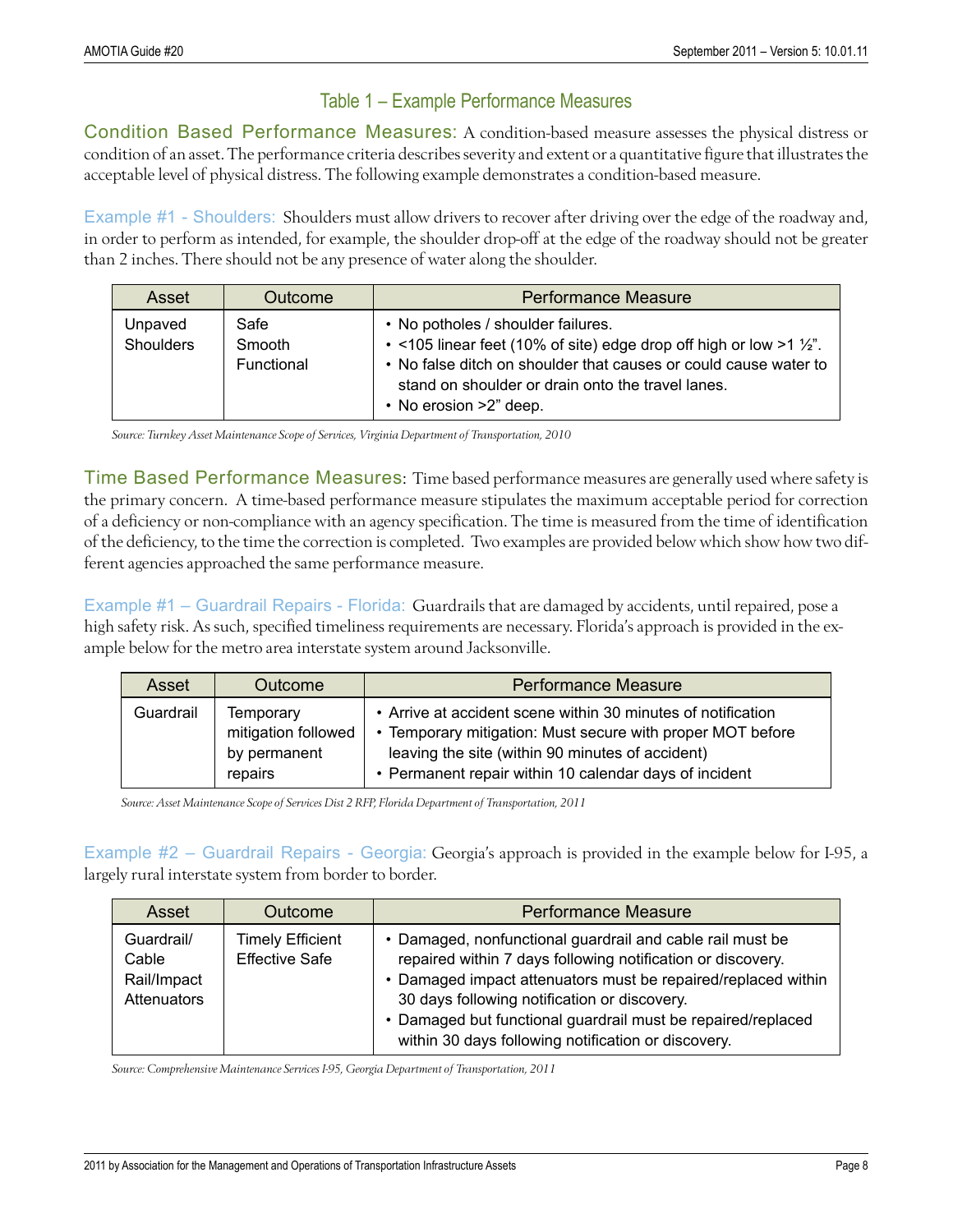# 2.4 KEY CONTRACT PROVISIONS

Key contract provisions are identified in this section along with a discussion of recommendations and guidelines to improve the overall quality of the bidding documents. There are many lessons learned from the implementation of PBMC in other agencies some of which are included in this discussion. A detailed guideline on developing contract documents was prepared by AMOTIA and is available as a reference source. (Ref #9)

#### 2.4.1 Scope of Services

Inclusion of as many routine maintenance and operational activities in the contract as possible is recommended. The bundling of activities helps to obtain lower costs based on larger work volumes, as well as distributing fixed contractor operational costs.

The bundling of many activities in the contract increases contractor accountability for the entire system, in addition to removing overlapping conflicts with other stakeholders that may otherwise have responsibilities within the contract limits.

#### **Complete Fence-to-Fence Scope of Services**

This would include all routine maintenance activities, service patrols, highway lighting maintenance, bridge inspection and maintenance, incident management, pavement management, minor improvement, and restoration work, as appropriate.

#### 2.4.2 Performance Bonding

Requiring a performance bond in an amount equal to a percentage of the annual contract amount, in lieu of the multiple year total full contract amount, is strongly supported by the surety industry. This practice is used by other agencies for long-term maintenance contracts and will result in cost savings for the agency through lower performance bonding cost requirements.

The Contractor can be required to provide a performance bond for the annual amount no less than 45 days prior to the anniversary of the original contract execution to ensure continuous bonding of performance throughout the entire multiple year contract duration. Surety companies have required language to state that regardless of the number of annual extensions provided by a surety, total liability under each bond shall be limited to the face amount of the bond and shall only be applicable to the year for which the bond was provided.

#### 2.4.3 Contract Award

There are two common approaches used by agencies for contract award – best value and two-step selection. The first approach, commonly called best value, considers the contractor's ability and approach to a particular project (technical proposal), as well as the price. In this approach, the technical proposal is evaluated and scored against preset evaluation criteria. The technical scores are assigned a weight (up to 70%) and the price is assigned a weight (up to 30%). Then the contractor with the highest combined score is awarded the project. This method allows the individual contractors to demonstrate their experience and expertise, and incorporate innovation into their project approach to earn a higher technical score.

Ultimately, it is the agency's decision on how much value the individual experience or innovative approaches bring to the project as the technical review members will have the option to award additional points for desirable characteristics. This selection process allows for innovative approaches to accomplishing the work while preserving the true best value for the agency.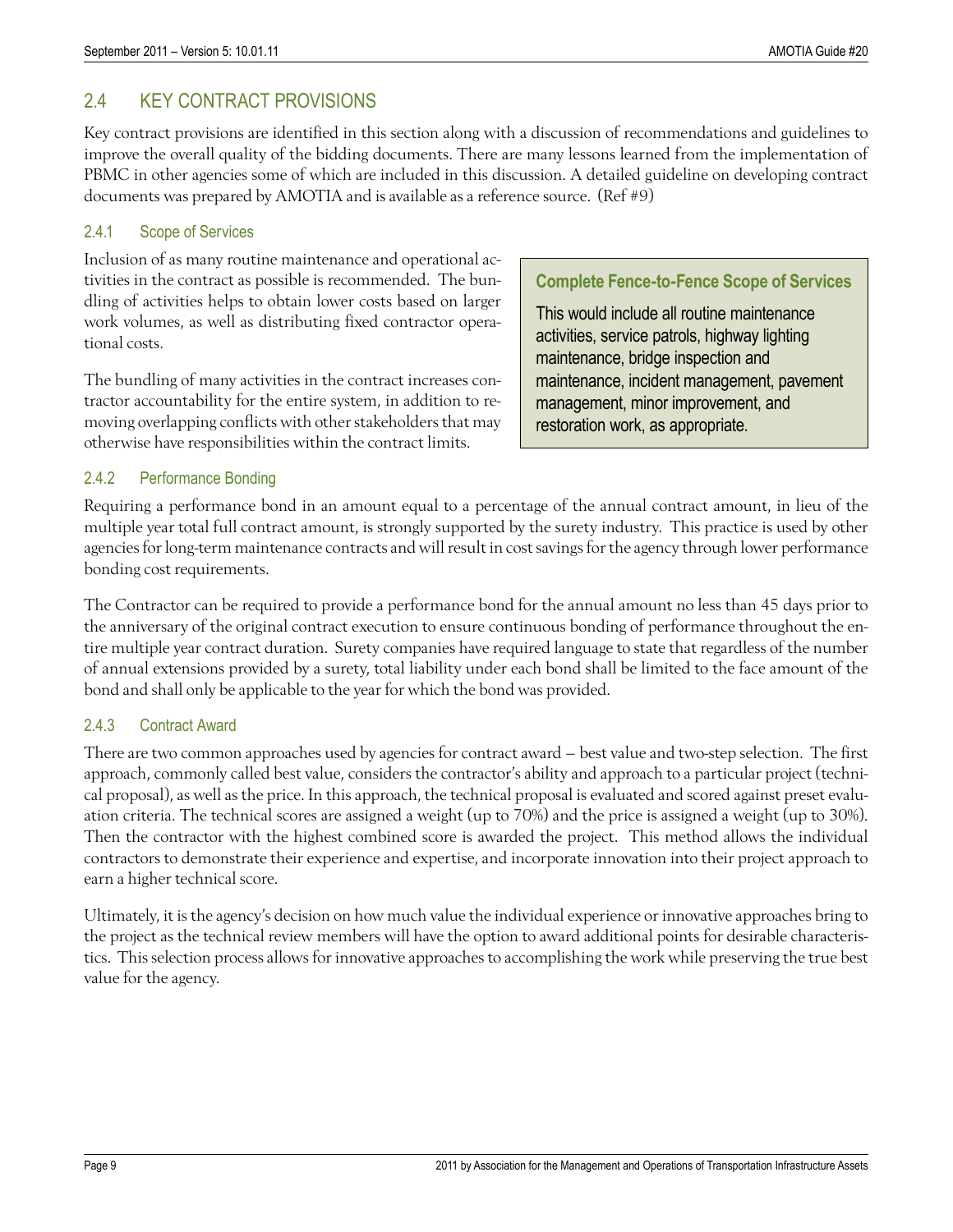The second approach, commonly called a two-step selection, is to first qualify contractors based upon scoring of a technical proposal. All contractors qualified as a result of meeting a minimum technical score are qualified to submit a price for the project. The responsive contractor with the lowest price is then awarded the contract.

#### 2.4.4 Contract Term

The original contract duration should be a minimum of five years. It is even more advantageous to set the initial contract period for seven to ten years and include contract renewal options. By extending the duration of the contract and utilizing renewal options, benefits will be recognized in cost savings, the quality and timing of long-term repairs, and the guarantee of fixed costs spread over a longer term. A long-term contract is the best way to ensure that the contractor and owner are in alignment, as the contractor must live with the work they perform year in and year out.

#### **Advantages of Renewal Options**

The use of long-term contracts with renewal options also benefits the agency in that the maintenance costs over long periods of time (possibly 10 to 20 years) are fixed and known from the beginning of the contract period. Typically, agencies include an established inflation factor in the contract for the renewal period for use when the renewal option is exercised.

Extending the duration of the contract results in cost savings through several different means. First, the contractor and subcontractors have longer-term revenue commitments allowing them to acquire and depreciate equipment and facilities, where under a shorter contract duration they would have to rent or lease the equipment or facilities at a higher cost. Subcontractors will also benefit from long-term contracts and provide better prices.

The sustained performance required by a long term PBMC will empower and encourage the contractor to invest in long-term system preservation techniques and materials. An example would be the decision to replace existing painted traffic striping with higher cost thermoplastic striping material in order to ensure long term performance and durability, as well as higher traveler satisfaction and less disruption to traffic.

#### 2.4.5 Emergency Response

Emergency response and incident management are important components for inclusion in any PBMC. The incidents occurring on the project corridor require immediate attention and direct day-to-day coordination with local and regional law enforcement and other emergency responders. Industry has performed well in building the necessary relationships and staging the proper resources to respond very quickly and effectively to these frequent round the clock events. Industry has demonstrated its ability to respond and deploy resources to the scene prepared to provide traffic control, lane clearance, and emergency repairs within minutes. By including these typical emergency responsibilities with the PBMC, industry will remain accountable for its role in system maintenance and operation, and the agency will be relieved of a major drain on its resources.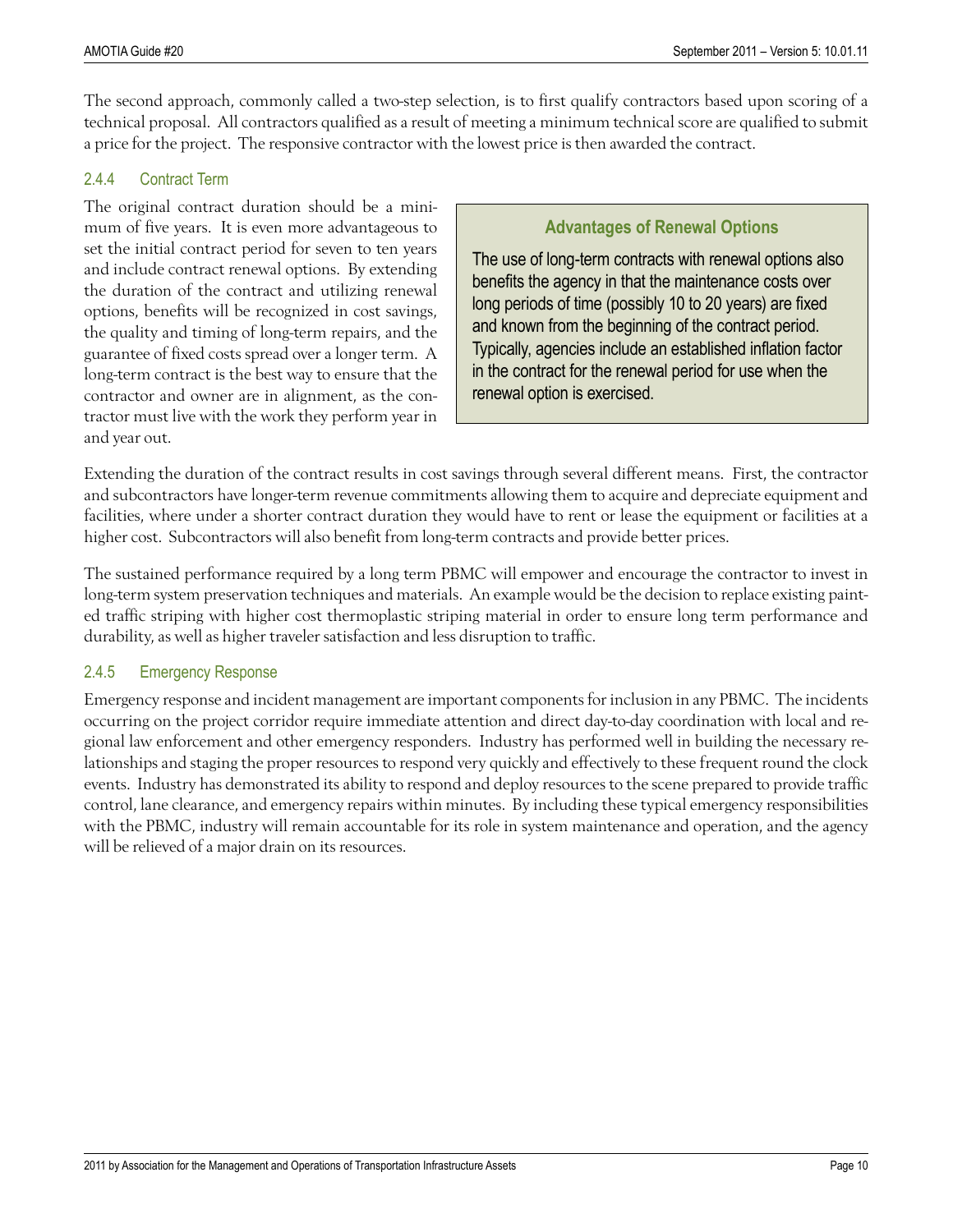# 3 PBMC IMPLEMENTATION PRINCIPLES

Transitioning from a traditional approach to PBMC is not an easy task. It requires partnering and cooperation from the owners and industry to achieve the most effective results. A successful implementation of PBMC adheres to the following basic principles: allowing the contractor to take possession of the assets in an orderly manner, establishing a good partnering relationship, and continuously evaluating the contractor's performance throughout the duration of the project. The next sections describe these principles in more detail

### 3.1 MOBILIZATION

During the transition or mobilization period, the successful contractor takes possession of the assets and starts delivering the maintenance services in accordance with a pre-established plan. The contractor should be ready to provide emergency response and safety-related activities on the first day of the contract. A schedule of routine maintenance activities can then be implemented in accordance with the contractor's proposal.

A mobilization plan should be developed, and as a minimum include the following information: (a) activity and dates relating to equipment availability, (b) activity and dates relating to training and staffing the contract, and (c) activity and dates for acquisition of critical maintenance materials.

The owner and the contractor should plan on a 90-day mobilization period. A reduced payment schedule may be appropriate during this period. During the first six months of the contract period, the contractor typically evaluates the condition of all assets, brings certain assets up to the required maintenance level, prepares asset management plans, and commences all routine maintenance services. Therefore, a realistic practice adopted by some agencies establishes an initial period in which the contractor performs the work and the Department refrains from enforcing the performance requirements for a specified period, such as six months after the contract start date.

# 3.2 PARTNERING

Partnering fosters a collaborative and reasonable environment in which the contractor and agency work as a team to care for all project assets. Partnering is key to successful implementation of a PBMC program. A positive partnering relationship is essential in long-term agreements, especially as new and undefined contract conditions evolve. Some of the benefits that partnership can bring to the project include building trust, establishing a direct method to resolve issues, developing common goals and objectives, fostering creativity and innovation, and improving risk management techniques.

The agency should consider establishing a formal partnership charter with contractors and subcontractors as part of the requirements of the contract. An important element of the charter should be a well-defined dispute matrix that fosters dispute resolution.

| Example Matrix for Resolution of Disputes Arising During MRP Ratings |                                           |                             |                                            |                                      |  |  |  |
|----------------------------------------------------------------------|-------------------------------------------|-----------------------------|--------------------------------------------|--------------------------------------|--|--|--|
| <b>Dispute Level</b>                                                 | Agency                                    | Contractor                  | <b>Process</b>                             | <b>Time Period</b>                   |  |  |  |
| <b>First Level</b>                                                   | <b>MRP Rater</b>                          | <b>MRP Rater</b>            | Dispute docu-<br>mented                    | Occurs at time of<br>rating          |  |  |  |
| Second Level                                                         | Project Manager                           | <b>Project Manager</b>      | Joint review of site<br>to seek resolution |                                      |  |  |  |
| <b>Third Level</b>                                                   | <b>District Mainte-</b><br>nance Engineer | <b>Contractor Principal</b> | Discussion to seek<br>resolution           | <b>Resolution within</b><br>ten days |  |  |  |
| Fourth Level                                                         | <b>State Maintenance</b><br>Engineer      | <b>Contractor Principal</b> | Department makes<br>final decision         |                                      |  |  |  |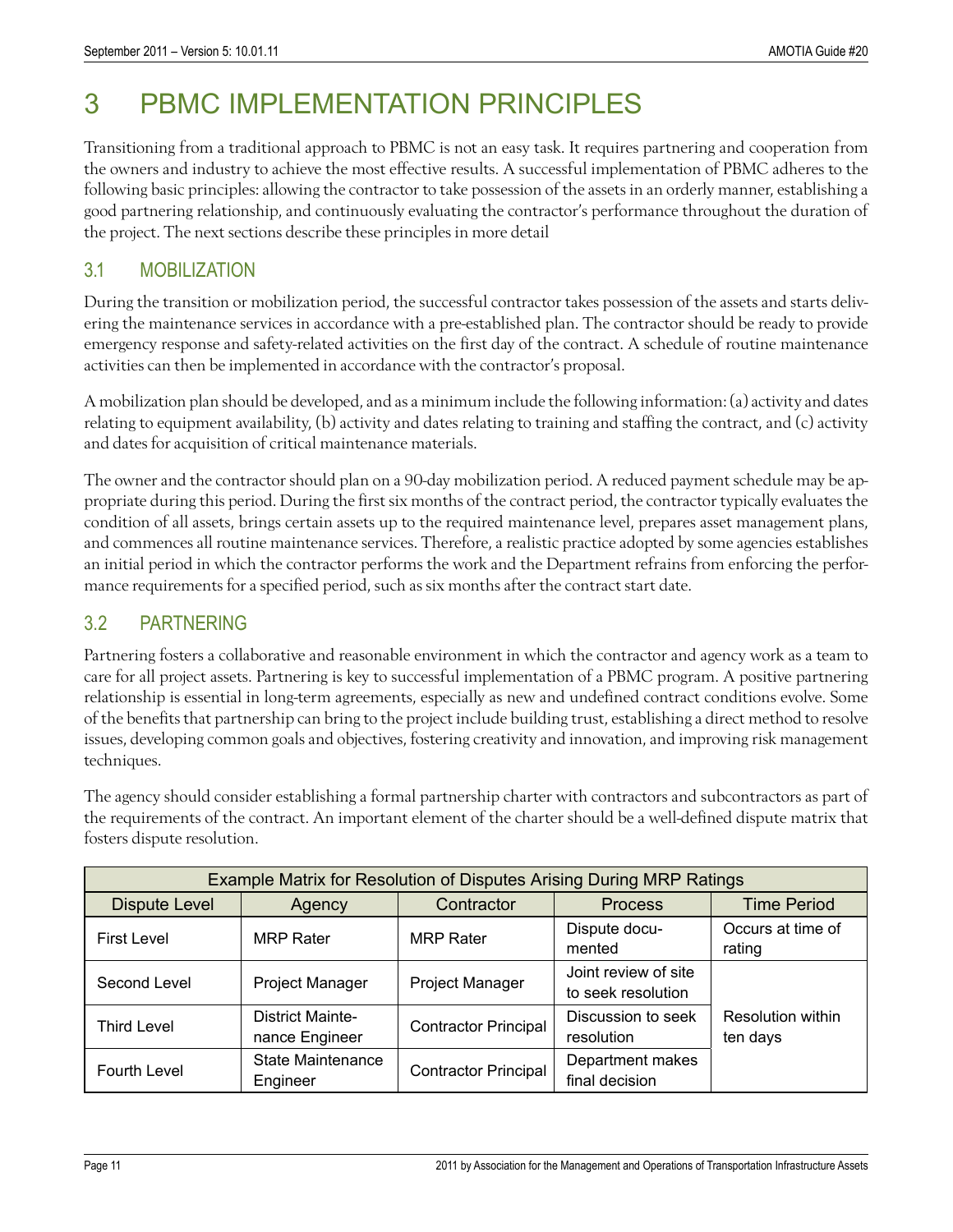A good partnering relationship will also help the agency to act rapidly in response to force majeure events. Clear communication based on a common understanding of each party's roles and responsibilities is essential to facilitate the process of restoring normal conditions to the highways.

# 3.3 EVALUATION

An important component of PBMC is the evaluation of the contractor's performance. The agency must evaluate the infrastructure assets on a regular basis to ensure that the contractor meets the performance requirements. The agency must bear in mind that the method for evaluating the contractor's performance should be systematic, transparent, reasonable, easily understood, and should include contractor involvement.

It is also important to note that for large systems, it is impractical (and very costly) to evaluate the condition of 100% of the assets. Obtaining a representative sample of the entire system is the more common approach. The conditions of the assets can be statistically extrapolated, with a reasonable margin of error, from the results of these representative evaluations.

In addition to asset condition evaluations, the agency may want to have a methodology for evaluating contractor adherence to key contract standards and specifications, especially those associated with customer responsiveness and quality of performance.

#### 3.3.1 Evaluation of Asset Condition

Virginia and Florida are two states with established systems for evaluating asset condition. Both use a similar approach called a Maintenance Rating Program (MRP). The principles and processes that govern the evaluations are defined in an MRP manual. (Ref #3) The main objective of these programs is to establish a quantitative assessment of the condition of the assets.

In general, MRP evaluations consist of periodic maintenance ratings stemming from random inspections of short segments of the entire highway system. The agency, a third party, the contractor, or some combination, can conduct the evaluations. The different approaches are discussed in the table on the next page.

The agency has to effectively communicate the results of the MRP evaluations in a timely manner to the parties involved and remain open to discussing the results with the contractor. The agency should refrain from using complex evaluation approaches. However, the results must represent as accurately as possible the condition of the assets.

#### 3.3.2 Other Agency Evaluations

Besides meeting a minimum standard of asset conditions, there are other performance outcomes that may be subject to regular evaluations, such as those deriving from timeliness and emergency response requirements, reporting accuracy, quality issues, and adherence to key agency specifications, to name a few. Typically, the contractor is responsible for providing complete and up-to-date timeliness reports, and the agency has the right to verify the accuracy of the information.

Florida, for example, uses a process to evaluate the overall performance of the contractor called the Asset Maintenance Contractor Performance Evaluation Report (AMPER). The AMPER includes the quantitative evaluation of several performance indicators, the MRP, and four subjective ratings to establish an overall numerical evaluation of the contractor. The AMPER is conducted twice a year. The final numerical evaluation for the contract is determined by averaging all the AMPER scores for the entire contract period after deleting the lowest score and the highest score.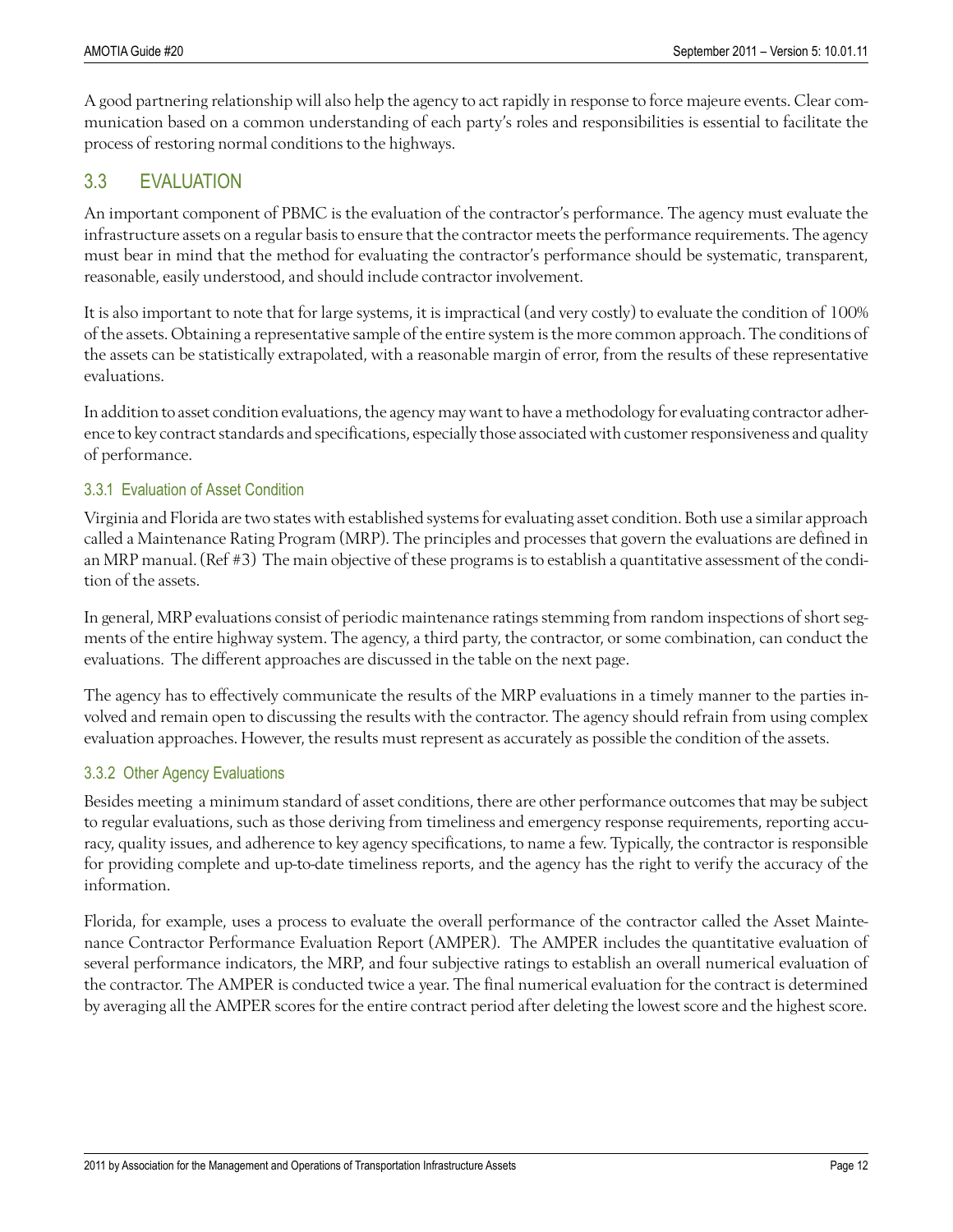#### **Different Approaches to Assessing Asset Condition**

**Agency Evaluation:** In-house staff conduct the evaluation to assess the condition of the assets and contractor's compliance with the performance measures. The agency should notify the contractor of any upcoming evaluation and avoid conducting the inspections without the contractor present, since it may affect the partnering relationship and increase the risk of disputes. One option is to conduct joint inspections to improve the cost effectiveness of the evaluations and to provide each party with the opportunity to use the data for its own purposes.

**Third Party Evaluation:** The owner agency can designate a representative or third party to conduct the field assessments. The third party is responsible for developing the assessment plan and providing the necessary quality controls to guarantee the accuracy of the results. One important advantage of this approach is an increase in objectivity due to the neutral position of the evaluator. The approach also allows agency and contractor to jointly review the results and develop a strong partnering relationship. The main disadvantage is the additional cost for the independent evaluator. However, this cost may be offset by a reduction in the number of disputes or a reduction in the time required to resolve those disputes.

**Contractor Evaluation:** The owner agency can allow the contractor to monitor itself in an effort to strengthen the partnering relationship. The contractor must provide accurate information in a manner that is timely and consistent with the agency's expectations. This approach has the advantage of being inexpensive; however, the risk of inaccurate data increases. The agency should monitor the process closely until confirming that the contractor is providing information suitable for making payment decisions.

# 3.4 QUALITY MANAGEMENT PROCESS

Prolonged asset life is one measure of the success of an effective maintenance program. The PBMC process promotes this concept when both parties are committed to an overall quality management process. A successful quality management program includes a process for identifying deficiencies and a process for correcting deficiencies. Both elements must be present and both parties must partner to ensure there is a non-adverserial approach that leads to improvements resulting in lower service costs or extended lifecycle of the roadway assets.

The management quality program may be divided into two major processes: a quality assurance process (QA) and a quality control (QC) process. Some desirable characteristics of each are: (a) minimizing the likelihood of needing to expand the agency's contract administration efforts, (b) providing confidence to the agency that the service will be carried out in accordance with the contract requirements, and (c) ensuring for well structured, easily audited documents.

#### 3.4.1 Quality Assurance Process

The quality assurance (QA) process should describe in detail how the contractor plans to monitor its own performance, and the performance of its subcontractors, to ensure that contract requirements are met and the procedures for tracking roles and responsibilities for reporting results internally and externally. The scope of the QA plan should include control processes for managing the quality of key suppliers and vendors. In addition, the contractor must indicate how non-conformance with contract requirements will be reported and corrected.

The contractor must continue assessing the effectiveness of its QA plan and introduce any changes necessary to ensure the suitability, adequacy, and effectiveness of its quality management plan. This process improvement cycle is fundamental and the results should be effectively communicated among the parties affected, internally and externally.

#### 3.4.2 Quality Control Process

The main purpose of the quality control (QC) process is to control the level of quality produced to identify problems with compliance and generate feedback that can be used to identify potential causes of those problems. The results of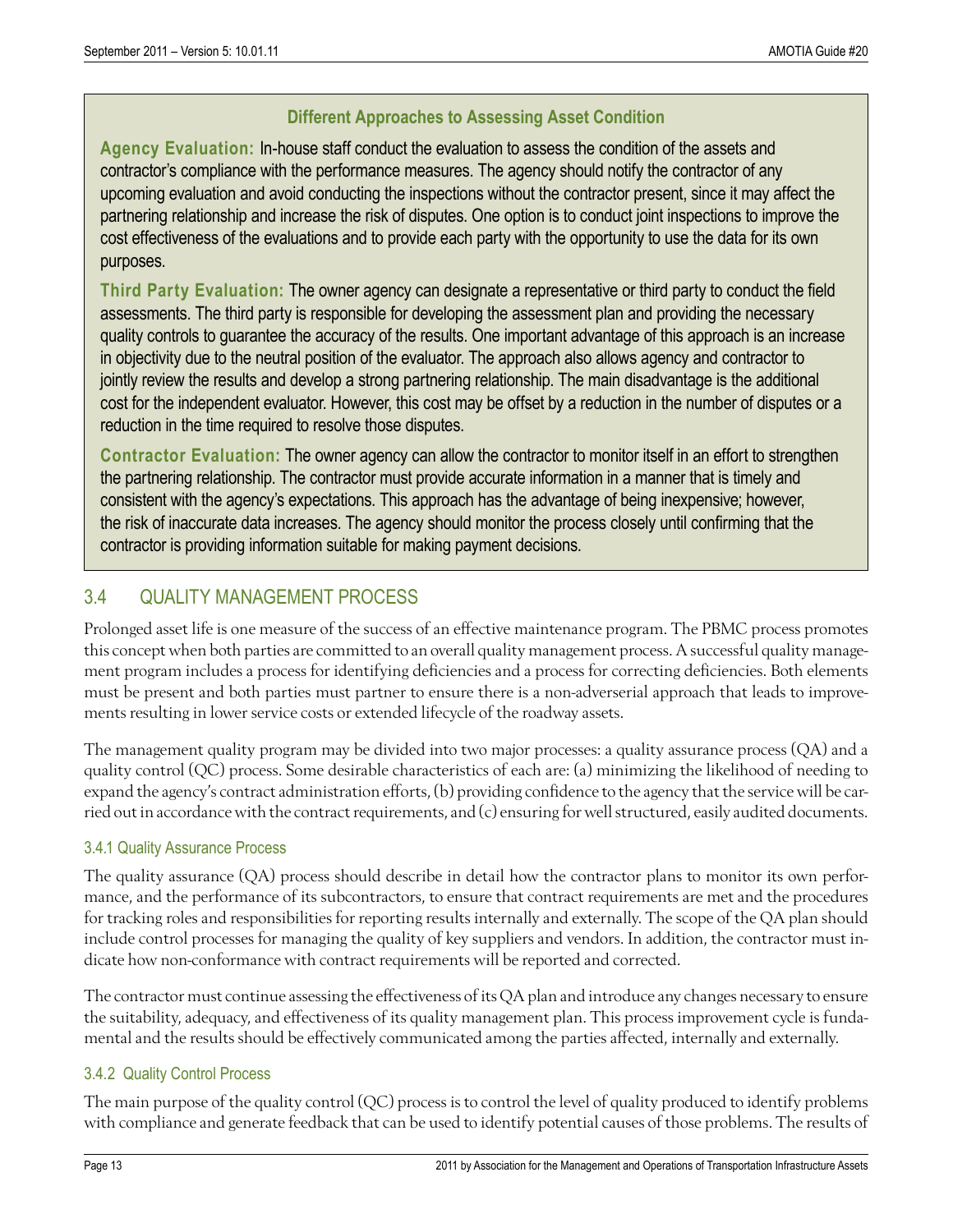QC inspections should help to identify potential differences between crews, equipment, resources, and methods that could be used to improve overall quality.

The quality control (QC) plan should provide a description of the process to monitor compliance with the contract requirements for all the maintenance activities, including emergency responses and customer service resolutions. To be effective, this monitoring effort should allow the contractor to monitor itself. The contractor must demonstrate how they will produce unbiased results in order to fulfill the purpose of the QC plan.

### 3.5 DEDUCTIONS AND INCENTIVES

Deductions should be established to encourage contractors to achieve the desired results. They should be fair and reasonable. Incentives should serve to encourage contractors to exceed the performance measures.

The decision of applying incentives and deductions to the payments must be supported with performance data, such as MRP scores or adherence/non-adherence to timeliness measures. The application of incentives and deductions varies from state to state. The following is the AMOTIA position.

# **Industry Recommendation on Deductions and Incentives\***

**Deductions:** The agency should consider using a deduction approach where the performance measures are periodically assessed for compliance (two or three times a year), and a standard deduction is established for non-compliance. Under a deduction approach, any performance measure assessment made prior to the yearend assessment would result in a contract retention. If the contractor is able to bring the non-compliant asset up to and above the performance requirements, at a level that results in the average of all the assessments for the particular performance standard meeting or exceeding the performance requirement for the year, the amount(s) retained are returned at year's end. If the average total of all assessments does not meet the performance requirement, then a deduction is assessed. This approach has proven to be very successful for other agencies.

The following key principles are recommended for incorporation in the deduction contract clauses:

- Fair and reasonable deduction procedure
- Method to objectively assess the effectiveness of maintenance
- Deduction amounts reflective of the magnitude of damages incurred by the owner

**Incentives:** There are numerous areas where the use of incentive clauses could benefit the agency. Incentive clauses should be considered for use in areas where an improvement in performance results in a tangible benefit to the agency and/or the motoring public. Examples of some areas where incentives should be considered are:

- Response and clearance times related to traffic incidents/accidents. Typically there are minimum response times established to respond to incidents/accidents, but clearly if these response times are reduced significantly there is direct benefit to the agency and the motoring public. There are benefits from a financial perspective in user costs, and also a significant improvement from a safety standpoint related to reduced secondary accidents.
- Consistently high performance and operability rates for call boxes and highway lighting which exceed contract requirements, resulting in improved public safety.
- Traffic marking performance that significantly exceeds the contract requirements, resulting in safety improvements for the motoring public.

*\* Official AMOTIA position.*